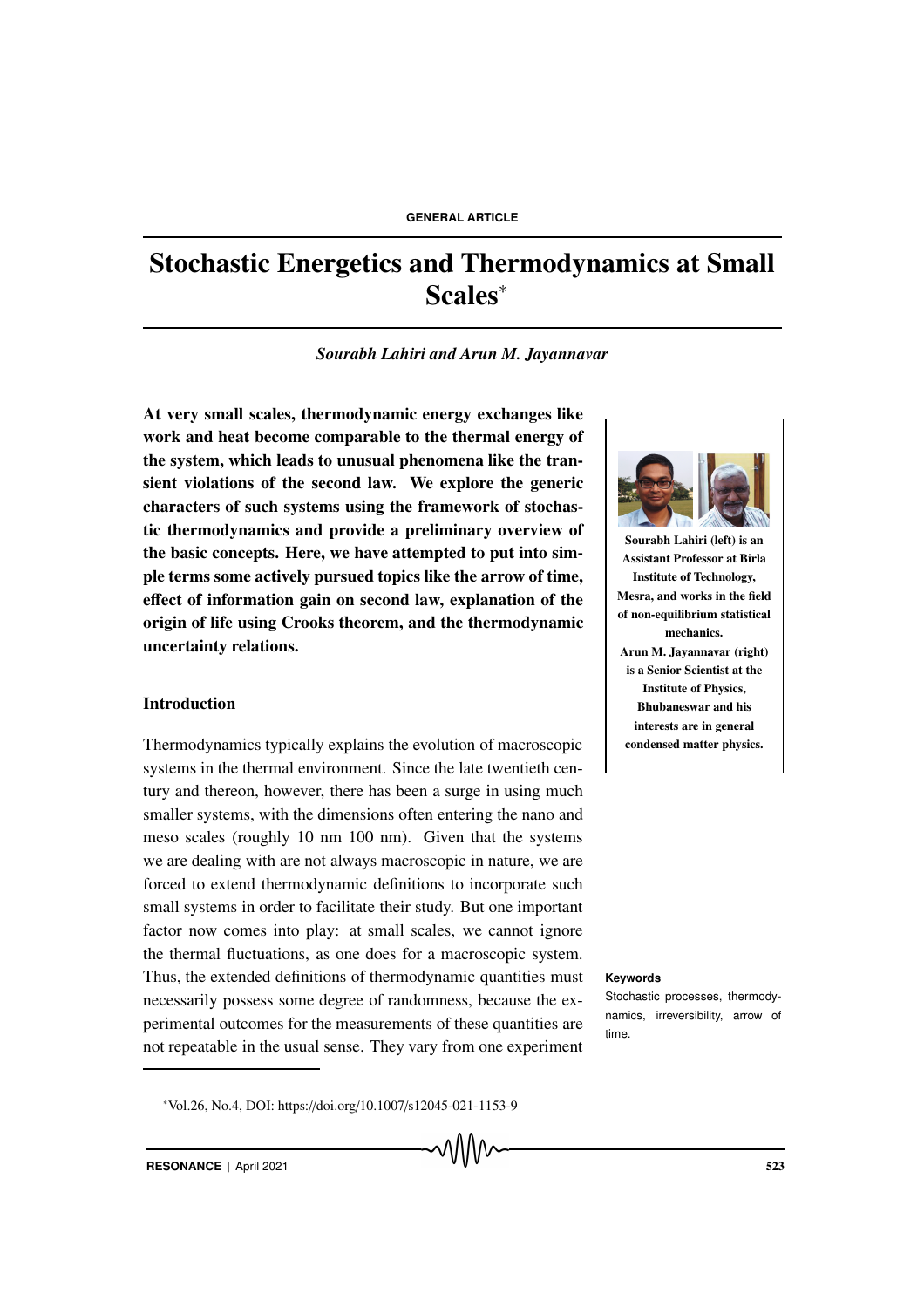Compare with Bohr's correspondence principle, which says that for large systems, the quantum system must abide by the 'usual' classical laws. to another, hence justifying the nomenclature 'stochastic thermodynamics'.

Nevertheless, the new thermodynamics must be designed such that as the system size increases, the stochasticity automatically gets reduced and in the thermodynamic limit (number of degrees of freedom tending to infinity), one must recover the 'usual' macroscopic thermodynamics. In 1998, Ken Sekimoto's intuitions made the definitions obvious [1]. He simply transformed the Langevin equation of motion (looks like Newton's equation in presence of a damping term, with the exception of the presence of a fluctuating or random force that accounts for the random thermal kicks generated by the molecules of the surrounding medium) into a form that resembles energy conservation. Since this is nothing but the first law of thermodynamics, the remaining task was to algebraically manipulate the terms and rewrite the equation such that the physical interpretations (which term should be called work and which one heat?) become apparent.

The relevant correspondence principle was taken care of by the fact that the fluctuating force appearing in the Langevin equation is equally likely to assume positive and negative values and hence vanishes on average. Thus for a large system, where we are observing the average behaviour of a large number of degrees of freedom, the stochasticity would be automatically suppressed.

It is to be noted that the study that will follow makes no assumption about the time interval of observation. The definitions appearing in stochastic thermodynamics are as exact for finite-time processes as they are for reversible or equilibrium processes.

We briefly describe the definitions used in stochastic thermodynamics, as derived from a master equation.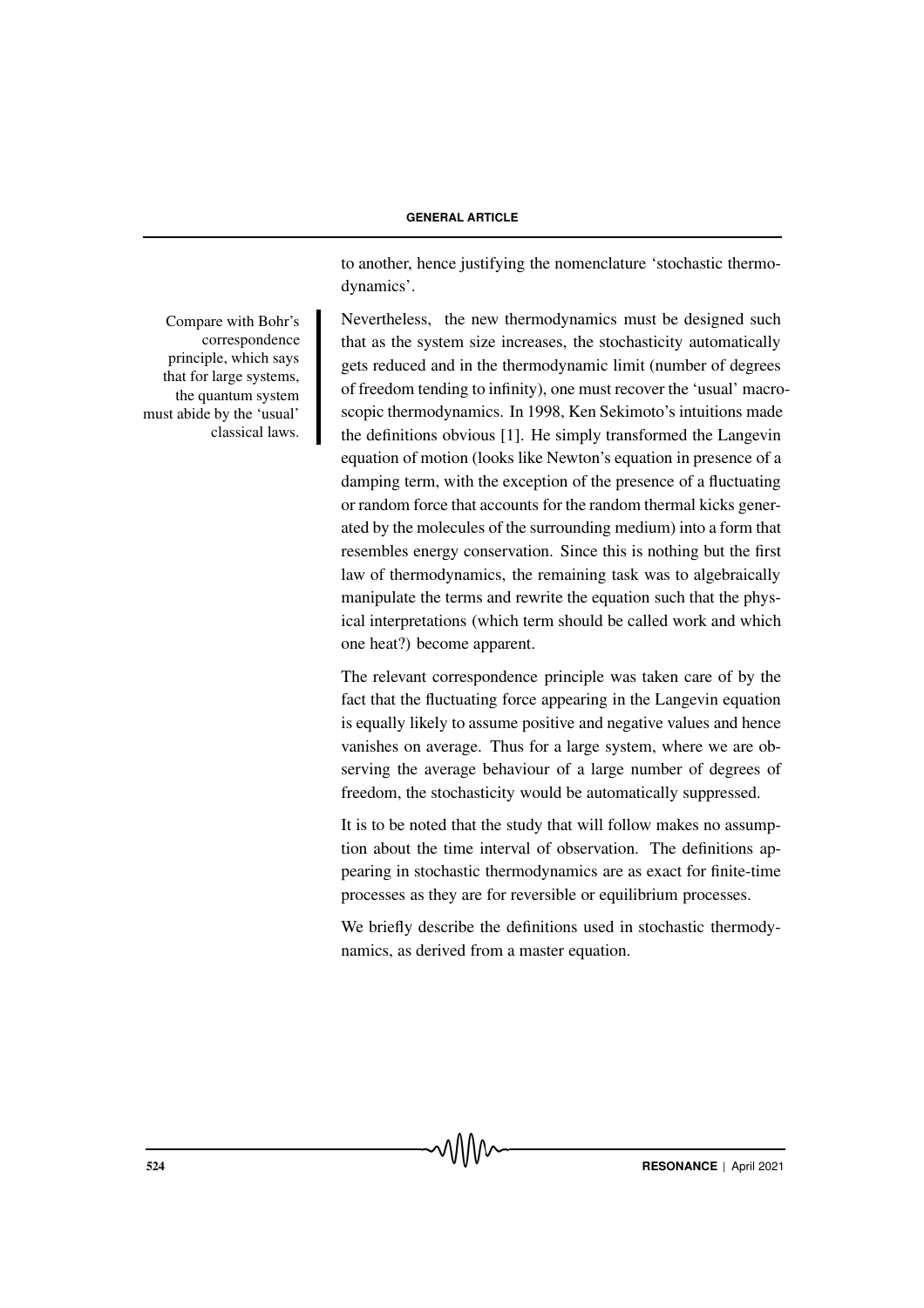#### Box 1. Master Equation

The master equation provides the evolution of the 'probability distribution' of the system with time and is typically used when the states can be represented in a discretized form. For instance, if the states at times  $\{t_0, t_1, \dots, t_N\}$  are represented by  $\{x_0, x_1, \dots, x_N\}$ , both time and space being discrete, then the master equation can be written as:

$$
\frac{dp(x_i)}{dt} = \sum_{x_j} \left[ W(x_i|x_j)p(x_j) - W(x_j|x_i)p(x_i) \right].
$$
 (1)

Here,  $W(x_i|x_j) \equiv W_{ij}$  is the *transition rate* from state  $x_j$  to state  $x_i$ . The first term on the RHS is a gain term because it provides the rate at which the system reaches state  $x_i$ , i.e., the rate at which the  $i<sup>th</sup>$  state gets populated. The second term is a loss term (hence preceded by a negative sign) because it provides the rate at which the system leaves the *i th* state, i.e., the rate at which this state gets depopulated.

As a side note, if one wishes to keep the states continuous but the time discrete, the RHS of the master equation would simply have its summation replaced by an integration over *x<sup>j</sup>* .

In the master equation (1), the states  $x_i$  can represent any state variable and not just position. For instance, we may consider a quantum particle trapped in a box, and represent the energy states using this notation.

Gavin Crooks introduced a very useful and intuitive way of looking at the evolution [2]. In each time step, the system energy changes, and this energy change occurs at two levels:

- 1. External parameter remains constant, but state changes by gaining/losing energy from/to the environment. This was termed as the heat step because the energy change in this step can only occur due to the exchange of heat energy between the system and its environment.
- 2. The state remains the same, but external parameter changes. This must be the work step, where the work done on the system (by the external parameter) accounts for the change in its energy.

For visualizing the problem better, consider a quantum particle in a one-dimensional box whose walls are conducting and in contact with an external heat bath. The width of the box is  $\lambda$  (say), and

MMW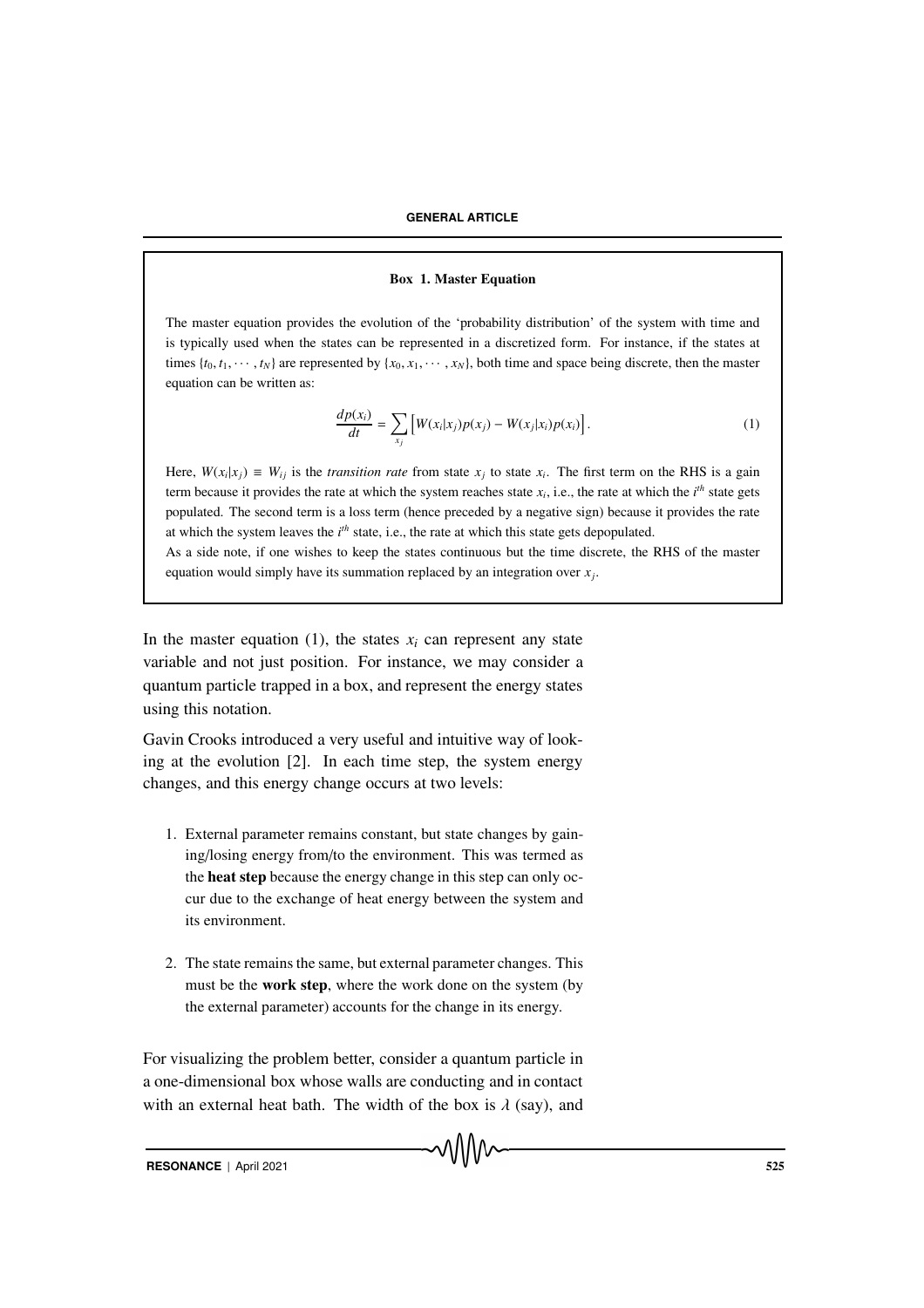the energy levels are given by

$$
E_n = \frac{n^2 \pi^2 \hbar^2}{2m\lambda^2}, \qquad n = 1, 2, 3, \cdots
$$

Suppose that the particle is initially in the ground state. It then jumps to its first excited state  $n = 2$ , with the width of the well (externally controlled parameter) fixed at the value  $\lambda$ . Since the external force is not doing any work, and yet there is a change in the energy of the particle, the inevitable conclusion is that this energy must be coming from the surrounding heat bath. Thus, this step is termed as the 'heat step'. The absorbed heat is given by  $\delta Q = E_2(\lambda) - E_1(\lambda)$ .

Next, suppose the external parameter changes from  $\lambda$  to  $\lambda'$ , but the particle remains in the state  $n = 2$ . Once again, there is a change in energy this time because the external force is doing work on the particle. This step is thus the 'work step'. The work done on the particle in this step is given by  $\delta W = E_2(\lambda') - E_2(\lambda)$ .

If the observer only observes the net effect of these two steps  $(\lambda \rightarrow \lambda'$  and  $n = 1 \rightarrow n = 2)$ , he will find that the net energy change is  $\delta E = E_2(\lambda') - E_1(\lambda)$ . It is trivial to check that  $\delta E = \delta Q + \delta W$ , which is the 'first law' for the time step under consideration. Since this holds for each step, it also holds for an entire trajectory in state space because it is made up of a large number of such small steps. The state need not necessarily be described by energy; it can be any observable property of the system (see *Figure* 1, where three typical trajectories have been shown, and  $x$  denotes the state describing the system). Thus, the first law becomes:

$$
\Delta E = Q + W,\tag{2}
$$

where  $\Delta E = \sum_{i=1}^{N} \delta E_i$ ,  $Q = \sum_{i=1}^{N} \delta q_i$  and  $W = \sum_{i=1}^{N} \delta W_i$ , where the total time period of observation has been divided into *N* small steps.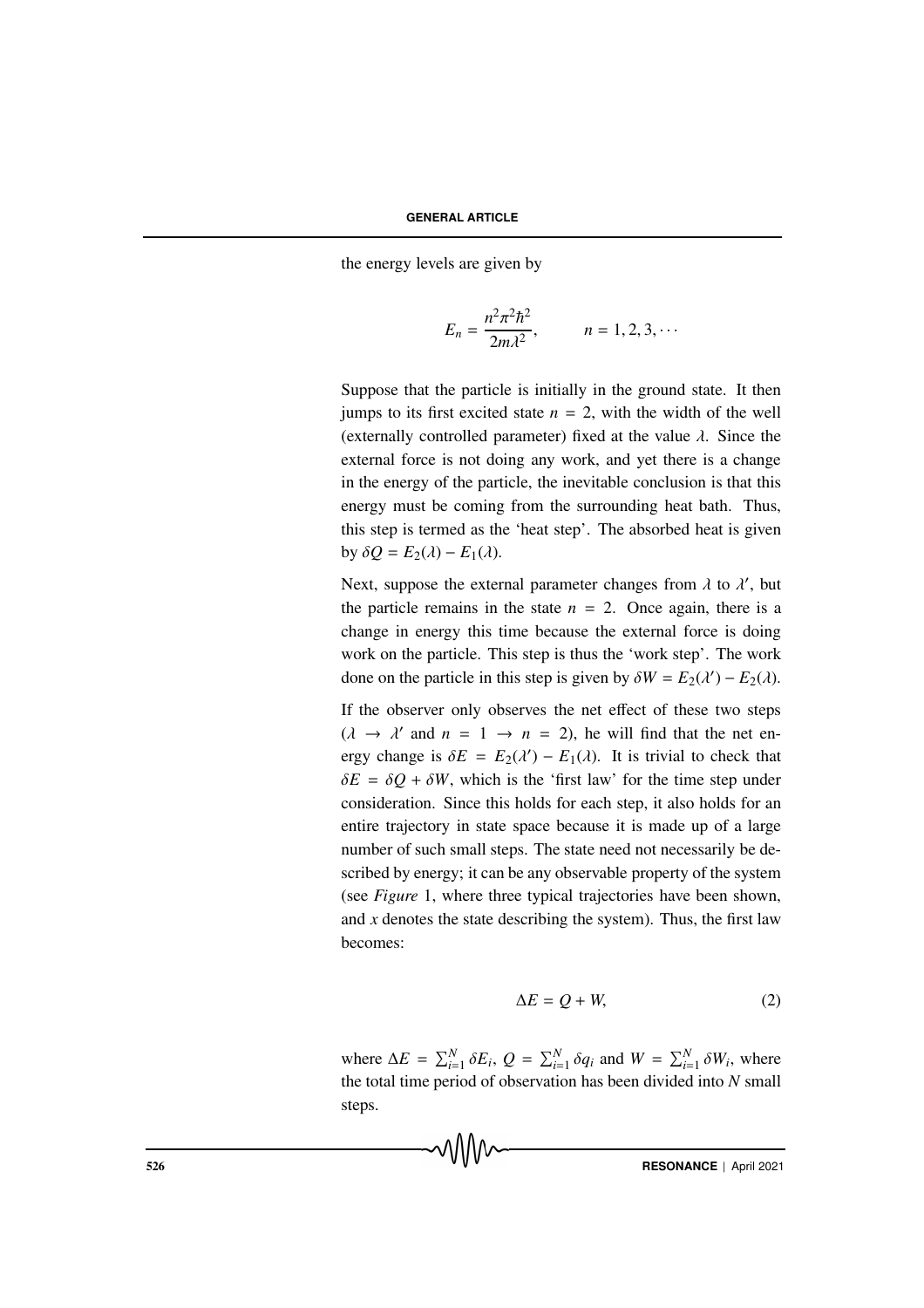

Figure 1. Some typical trajectories that are produced during a process, where the initial point has been fixed at *x*0.

# Second Law and the Arrow of Time

If we observe a process in which shards of glass assemble themselves together and construct a beautiful piece of vase, we somehow 'know' that the process is not real, it must be a movie that is being played backwards. This knowledge comes from common The entropy, roughly sense, where often we find that the reversed sequences of several processes are never encountered. But why not, when there is no reason to rule them out using arguments of conservation of energy? Here steps in the second law, and dictates that even though a process is not in contradiction with energy conservation, it is not allowed if the total 'entropy' gets reduced during the process. The process is not outright unfeasible, but is extremely improbable, so much so that one might need to wait for a timespan that far exceeds the estimated lifetime of the universe to record even a single such event. The arrow for quasi-isolated classical and quantum systems has been investigated in [3, 4] by Yukolav. He explains how an expansion in phase space volume can be a reliable measure of irreversibility (especially if dynamical systems are taken into account) [3]. The relation between loss of information in a quantum system and arrow of time has been discussed in [4].

Such intuitive 'knowledge' that one gain from daily experiences can actually be quantified, as was observed by Jarzynski in [5]. This provides the notion of the arrow of time, which means that flow of time is always along a given (forward) direction, and a speaking, is a measure of the intrinsic randomness of a system. A drop of ink concentrated at a given location in a glass of water has far less entropy as compared to the entropy after the ink has diffused throughout the body of water.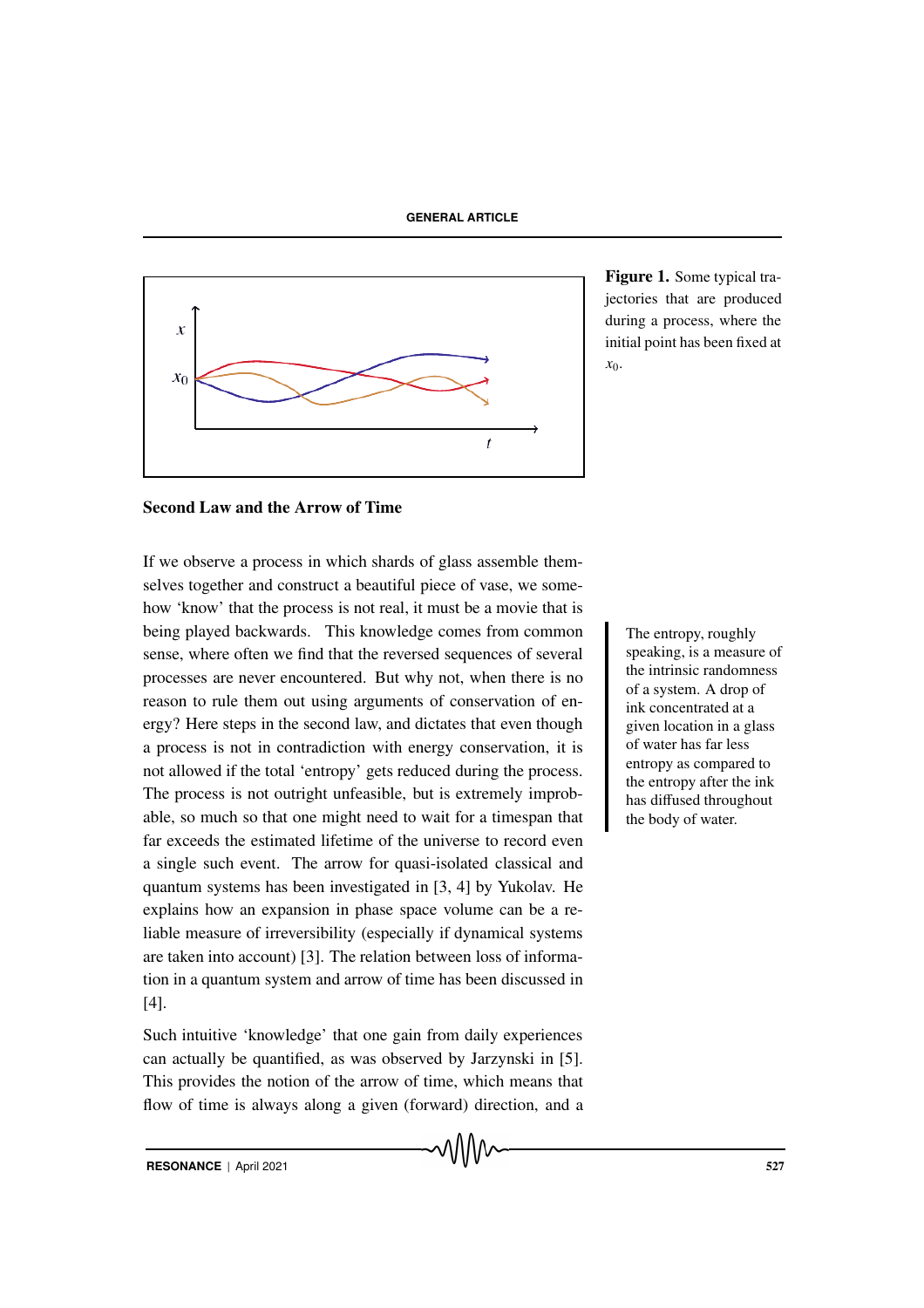reversal in its direction is highly unlikely. The forward direction is one along which the total entropy increases, while a reversal in its direction would imply that the process entails a reduction of entropy.

The arrow, however, begins to get fuzzy as one focuses on systems that are of mesoscopic dimensions. This is the regime where the energy exchanged with surroundings are of the order of thermal energy of the system. In this regime, there is an appreciable probability that one might actually observe an atypical (unexpected) sequence of events, often referred to as the 'transient violations of second law'. It was beautifully quantified by Jarzynski in the form of a *guessing game* (see [5]), whereby watching a movie, one has to guess whether it is a real process, or it is a movie that is being played backwards. He provides the exact probability for making a wrong guess, thereby exhibiting a process that unfolds in a direction opposite to the arrow of time.

# Fluctuation Theorems and the Effect of Information

Now let us visualize the diffusion of gas particles in terms of a large number of particles confined in a box. If the particles are more or less evenly distributed throughout the box, we will never observe the particles gather in one half of the box. However, if there are two particles in the box, one in each half, then there is an appreciable probability (25% to be precise) of observing both the particles in one of the halves at some later time. So we see that as the number of degrees of freedom becomes very small compared to a macroscopic system, the arrow of time gets blurred. The fluctuation theorems are a set of relations that help in quantifying the extent of this fuzziness.

Maxwell had proposed his famous 'demon' in 1867, which is an intelligent being that can manoeuvre individual molecules of a gas. A box containing a gas is divided into two chambers, and a demon is in charge of a trap door that separates the chambers. It allows fast-moving particles (those that have speeds greater than the mean speed) to go only from left to right, while the slow par-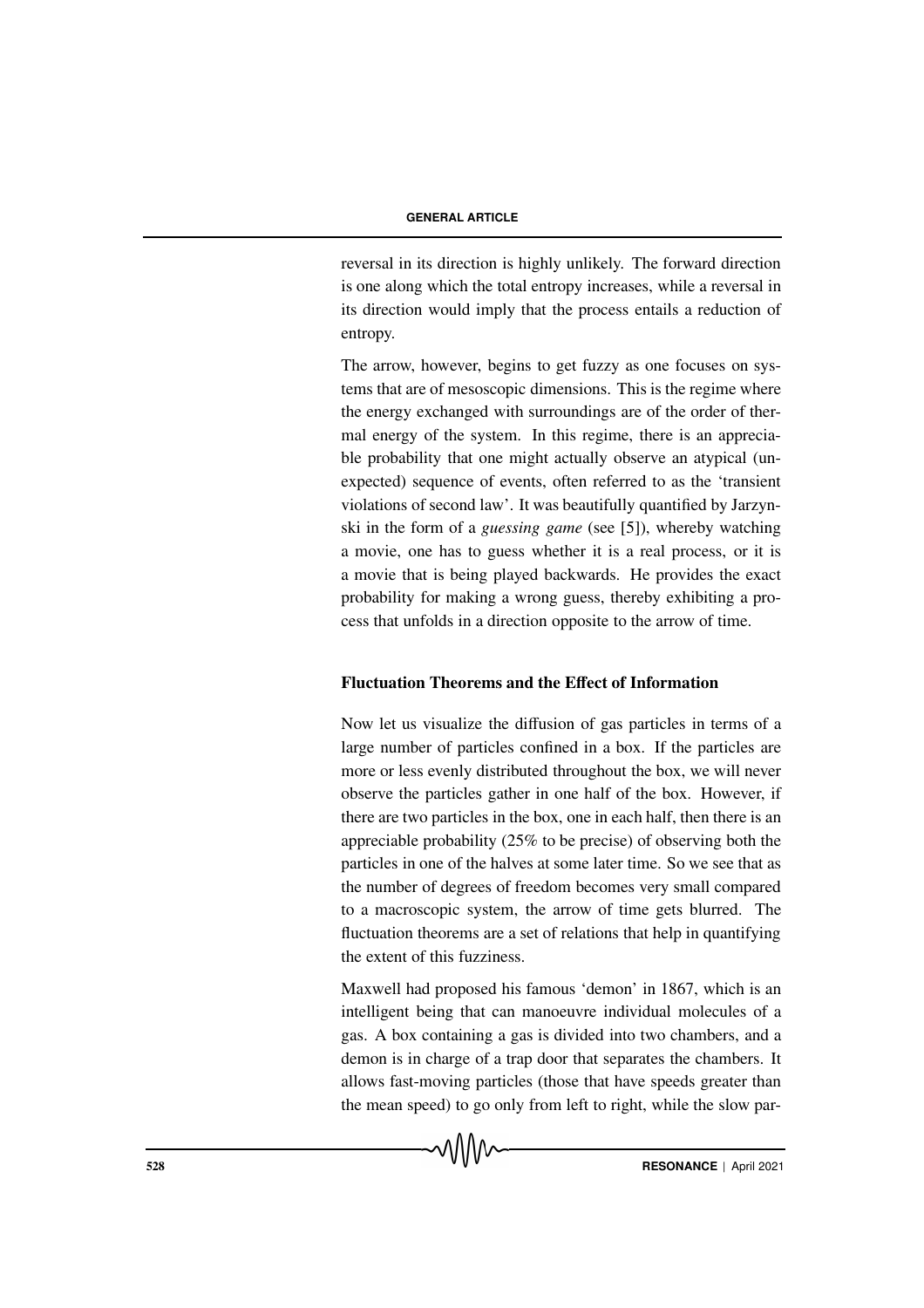### **GENERAL ARTICLE**

ticles are allowed to move only from right to left. This eventuated in a situation where the right chamber got heated up, and the left chamber got cooled down, thus leading to the violation of the second law. In 1929, Leo Szilard put forward a simpler version of this demon in the form of an engine, famously known as the 'Szilard engine', working with a single molecule of gas. He showed that it is possible for the engine to work in a cycle, and convert the heat energy of the surrounding thermal bath into work, again in apparent contradiction of the second law. However, after several decades of engaging debates, it was finally realized by Landauer that the problem lies in one of the steps in the working cycle of the engine, namely where the external controller measures the position of the particle. The full cycle is not complete as long as this information acquired at the intermediate step is not erased. These are some examples that have paved the way for the development of stochastic thermodynamics.

What, then, is the modified second law in presence of information? The result is given by:

$$
\langle W \rangle \ge \Delta F - k_B T \langle I \rangle. \tag{3}
$$

Here,  $\Delta F$  is the change in the equilibrium free energy during the process, which equals the amount of 'reversible' work that can be done on the system.  $\langle I \rangle$  is the mean information gained about the 'actual state' *x* of the system by examining the 'measured state' *m*, using the fact that the actual and the observed states are correlated. Of course, this correlation is strong if the measurement is accurate, otherwise, it is weak. The quantity *I* is referred to as 'mutual information' in the literature, since it quantifies the mutual dependence of *x* and *m* on each other.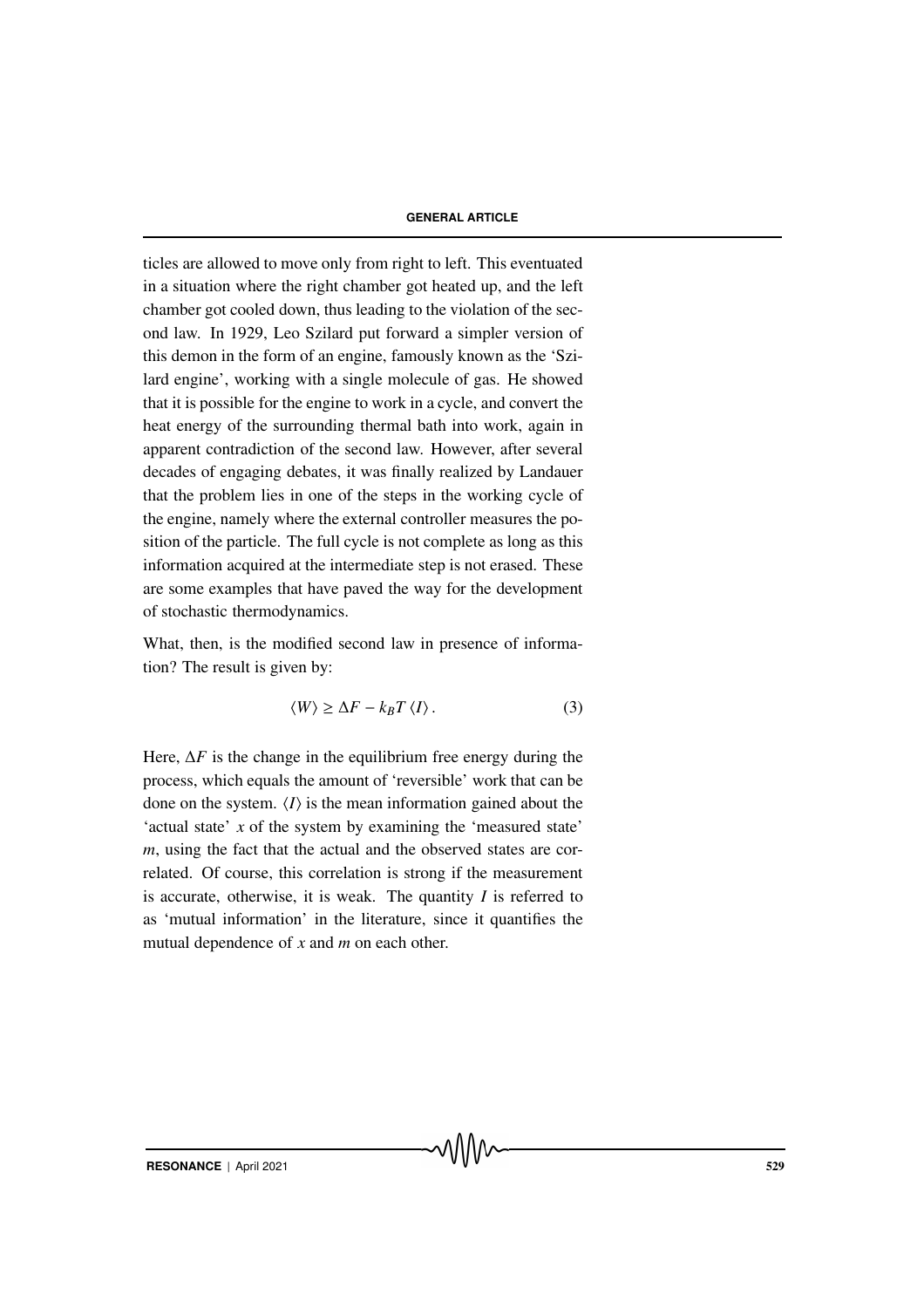### **GENERAL ARTICLE**

#### Box 2. Average Mutual Information

The average mutual information between any two variables, say *y* and *z*, is defined as a 'distance' between the probability distributions  $p(y, z)$  (joint probability of the two variables) and  $p(y)p(z)$  (product of the marginal probabilities of each variable). The 'distance' is referred to as the Kullback–Leibler divergence, defined as:

$$
D[p(y, z)||p(y)p(z)] \equiv \int dydz \ p(y, z) \ln \left[ \frac{p(y, z)}{p(y)p(z)} \right]
$$

$$
= \int dydz \ p(y, z) \ln \left[ \frac{p(y|z)}{p(y)} \right]
$$

$$
= \left\langle \ln \left[ \frac{p(y|z)}{p(y)} \right] \right\rangle. \tag{4}
$$

The second line follows from the first one on application of Bayes' Theorem:  $p(y, z) = p(y|z)p(z)$ .

If the measuring device is infinitely inaccurate, i.e., the outcome *m* has no correlation with the correct value *x*, then the mutual information vanishes, as it should.

The new result reveals that information is a physical quantity and can change the effective free energy of the system.

If the error leading to wrongly observing *x* as *m* is given by the conditional probability  $p(m|x)$ , then the information gained, or the 'mutual information' as it is known in the literature, is defined as:

$$
I \equiv \ln \left[ \frac{p(m|x)}{p(m)} \right].
$$
 (5)

The denominator is the marginal probability density for obtaining the value *m*.

 $Eq.(3)$  immediately tells us something that is counter-intuitive and seems to violate the 'usual' second law, namely that the work done on the system can be less than the difference in free energy. Simply put, if the process is cyclic (so that there is no change in free energy), work can in fact be 'extracted' from the system and provides a way to harness energy from the random thermal motion of the particles of the medium. However, keeping in mind that information is now on a similar footing as other thermodynamic variables, this should come as less of a surprise.

Information thermodynamics has steadily established itself as one of the most useful and indispensable aspects of thermodynamics. The so-called 'information engines' that work on the principle of delivering work at the expense of information have been analyzed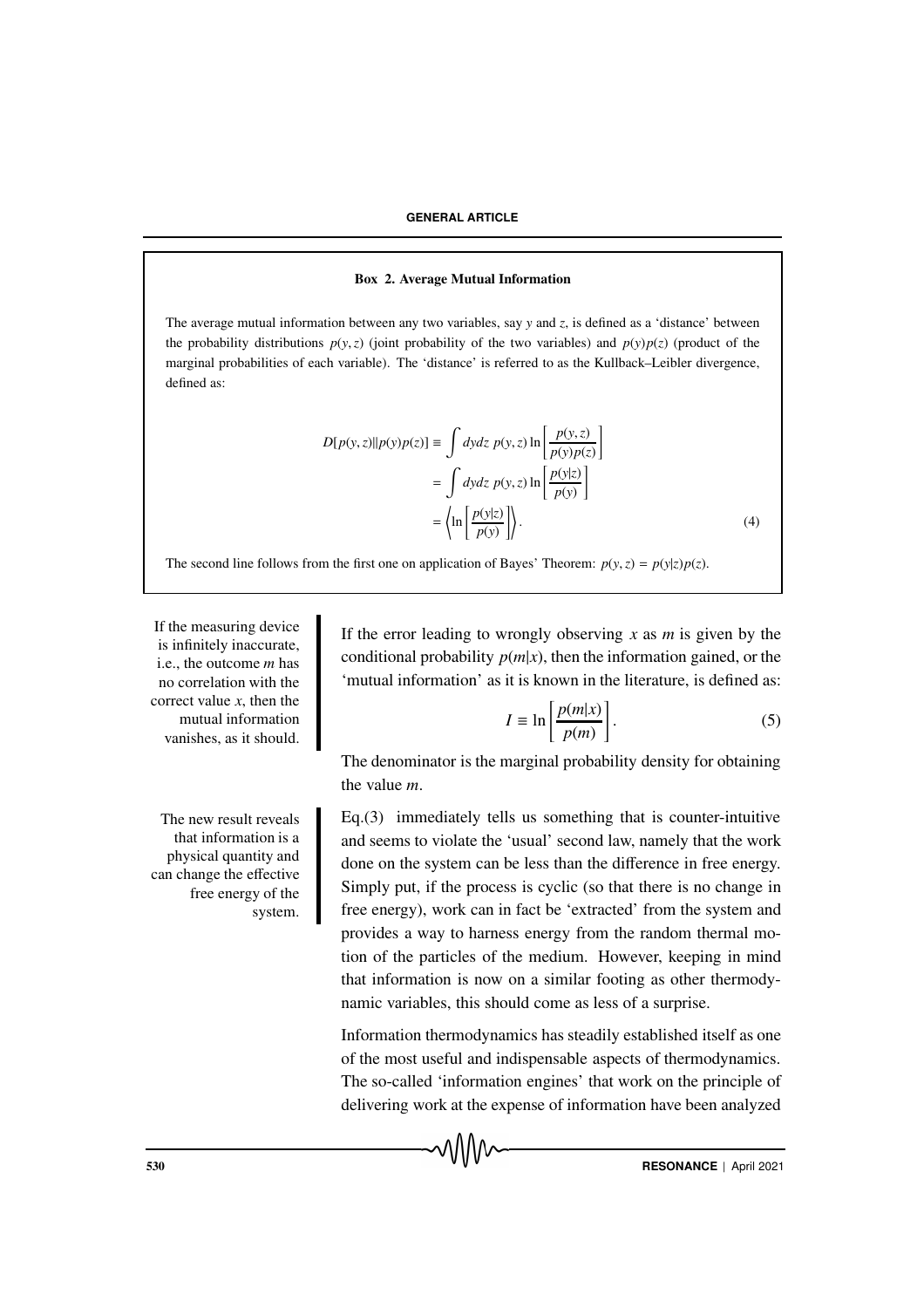both theoretically and experimentally [6, 7]. For a simple but detailed discussion of the above concepts, see [8].

# Importance of Stochastic Thermodynamics and Fluctuation Theorems

One significance of the recently discovered relations, known as the 'fluctuation theorems', is the elucidation of the second law. They are stronger relations than the second law, being exact equalities in contrast to the latter. It also has provided an impetus to several areas of research. We have focussed on a simplified discussion on these theorems in [9]. One of the most prominent areas is probably the study of 'origin of life' [10], where the author explains how the fluctuation theorem for entropy can be used to understand the phenomenon of self-replication. The linear response

It might be one of the directions in which future research on nanomachines can focus on. Then there are 'thermodynamic uncertainty relations' [11], where the authors show that such a relation exists between an observable and the free energy cost necessary to give rise to such an observable. Last but not the least, the fluctuation theorems have been used in finding symmetry relations among 'nonlinear response coefficients', thus exhibiting the superiority of these relations over the well-established linear response theory [12] that can provide symmetry relations among the linear response coefficients only.

Relation to Origin of Life

It was known that the total entropy produced is a measure of the irreversibility of a process. This measure was quantified by Seifert [13] when he showed that the logarithm of the ratio between the probability of a forward trajectory and that of its corresponding reversed trajectory gives the entropy produced 'along the forward trajectory'. In short, the mathematical statement for

᠕᠕᠕᠕

theory works well when the perturbing force is not too large so that the response to this perturbation can be assumed to be linear in the strength of the perturbation itself. For instance, a mechanical force on a Brownian particle produces a change in its velocity. The latter is often related linearly to the applied force.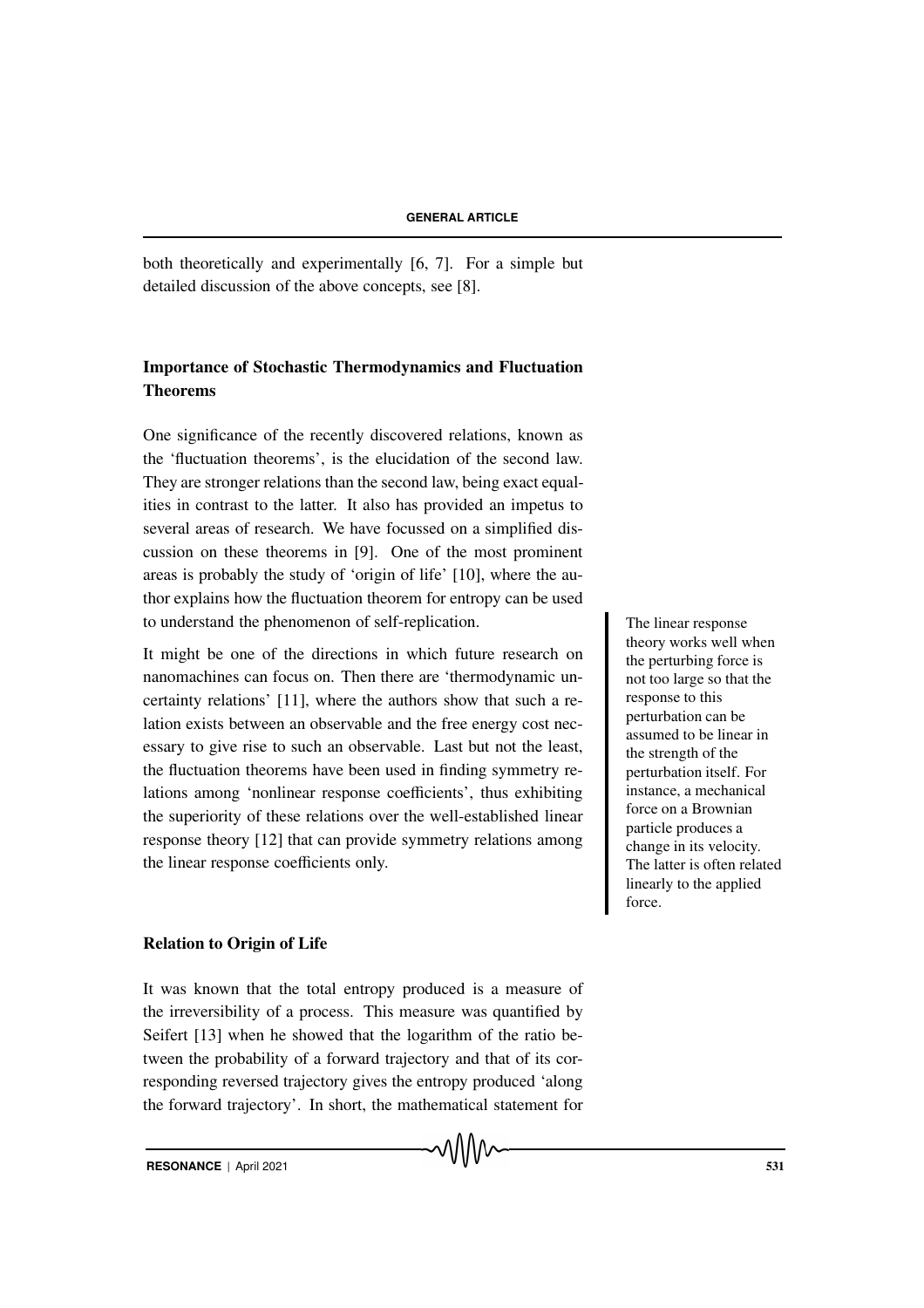Figure 2. Schematic diagram of a forward and reverse trajectory in a onedimensional state space. A single forward trajectory and its reverse are shown, connecting two macrostates I and II.



the average production in total entropy is:

$$
\Delta S_{tot} \equiv \left\langle \ln \frac{Prob \text{ (Forward Trajectory)}}{Prob \text{ (Reverse Trajectory)}} \right\rangle. \tag{6}
$$

This physically means that the magnitude of change in total entropy determines how far from reversibility a process is. It was realized by Jeremy England [10] that this irreversibility must be manifested in processes such as self-replication and evolution, so that the concepts must fall, to some extent, within the purview of statistical physics. It readily gave the second law inequality as a corollary:  $\Delta S_{tot} \ge 0$  (i.e., the entropy of the universe never decreases with time).

This definition was used in [10] to derive the corresponding ratio between two 'macroscopic states', say I and II (see *Figure* 2). There may be numerous microstates associated with each such macrostate, but when he integrated over the transitions between all such microstates (consistent with the constraint of being in a particular macrostate), he arrived at an inequality that 'looks' like

$$
\beta \langle \Delta Q \rangle_{\mathbf{I} \to \mathbf{II}} + \ln \frac{P(\mathbf{II} \to \mathbf{I})}{P(\mathbf{I} \to \mathbf{II})} + \Delta S_{int} \ge 0. \tag{7}
$$

The first and the third terms are the heat dissipated and entropy change while going from *macro*state I to *macro*state II. The second term is the logarithm of the ratio between the probability of going from state  $I$  to  $II$  and its reverse, and this term differentiates the inequality from the normal second law.

In [10], the author was successful in deriving the amount of heat (obtained from the macroscopic fluctuation theorem) dissipated

An example (see [10]) of the second law: such a macrostate I may be the presence of a single healthy bacterium, while that of **II** may be the presence of two such bacteria.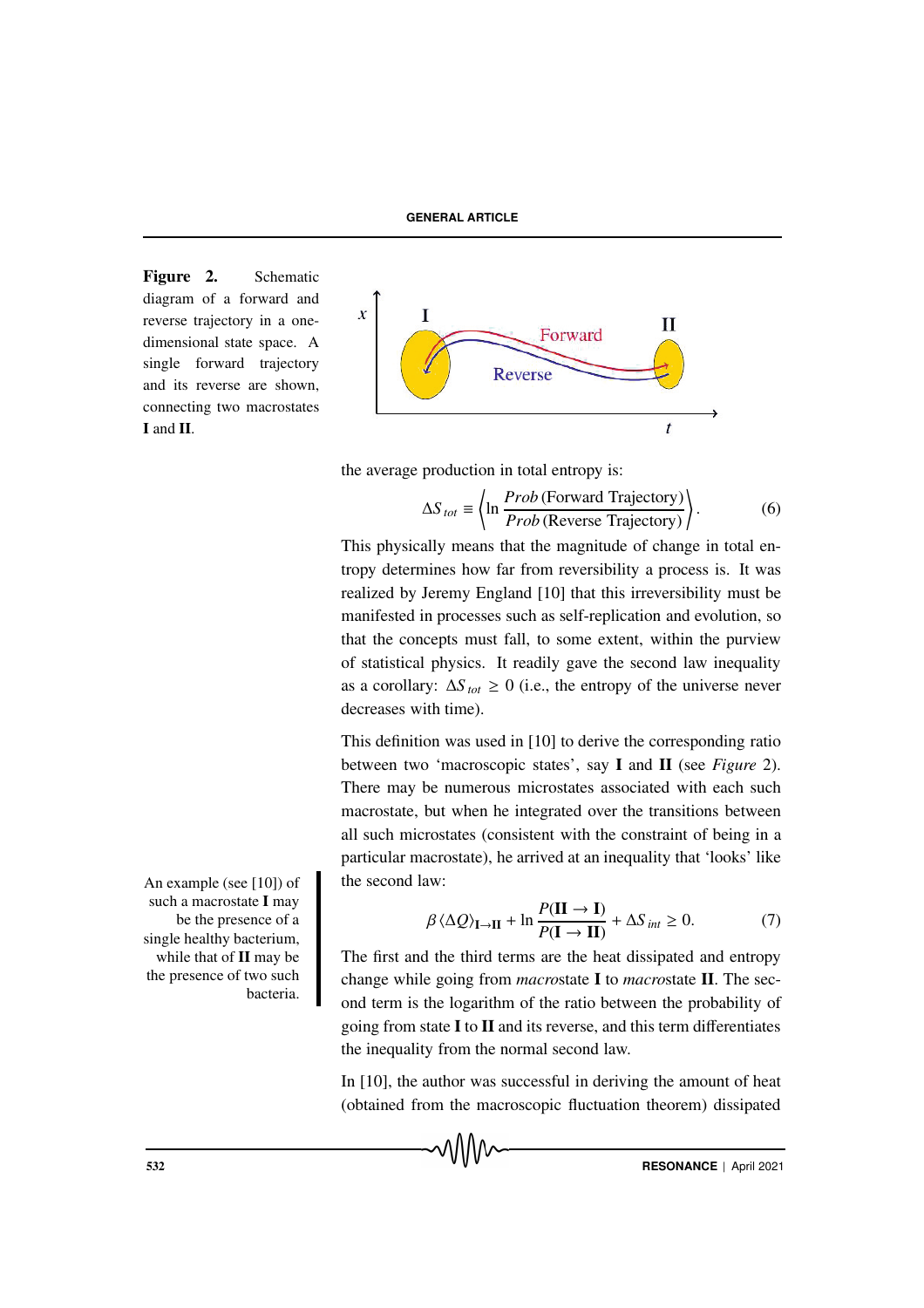by a self-replicating RNA molecule. He also showed that a DNA molecule is thermodynamically far more stable (against self-replication) than an RNA molecule.

The author advances further to the more complex example of bacterial cell division, and was able to provide a rough lower bound for the amount of heat dissipated in the process.

In a more recent work [14], the authors quantify the conducive physical conditions needed for efficient self-replication.

In another seminal paper [15], the author puts forward the idea of 'dissipative adaptation where a certain configuration of a system of particles becomes efficient in absorbing and dissipating work and thereby changing the configuration. The more irreversible a process is, the more work it must dissipate under similar external conditions. Considering that life processes are typically far from equilibrium, all living organisms must absorb and subsequently dissipate large amounts of work (as compared to a process that is nearly reversible).

# The Thermodynamic Uncertainty Relations

Neils Bohr had once mentioned that an uncertainty relation between energy and temperature must exist in statistical physics, in a manner similar to that in quantum mechanics. In 1988, Schlögl developed the uncertainty relations between thermodynamically conjugate variables [16]. As an example, one can show that the product of a fluctuation in temperature and a fluctuation of the energy of the system is never less than unity.

The concept has undergone a reinvention in recent years and has attracted a lot of attention. Broadly, the statement is as follows [11]: "There exists a fundamental relation between the uncertainty in measuring an observable and the free energy cost required to maintain the underlying process which gives rise to that observable."

This has been used to understand and analyze the reliability of the emergence of self-organization and replication in living systems. Think about a person pushing a block up an inclined plane. If this is done very fast, the invested energy will be much higher than the potential energy gained by the block due to the dissipation caused by frictional forces.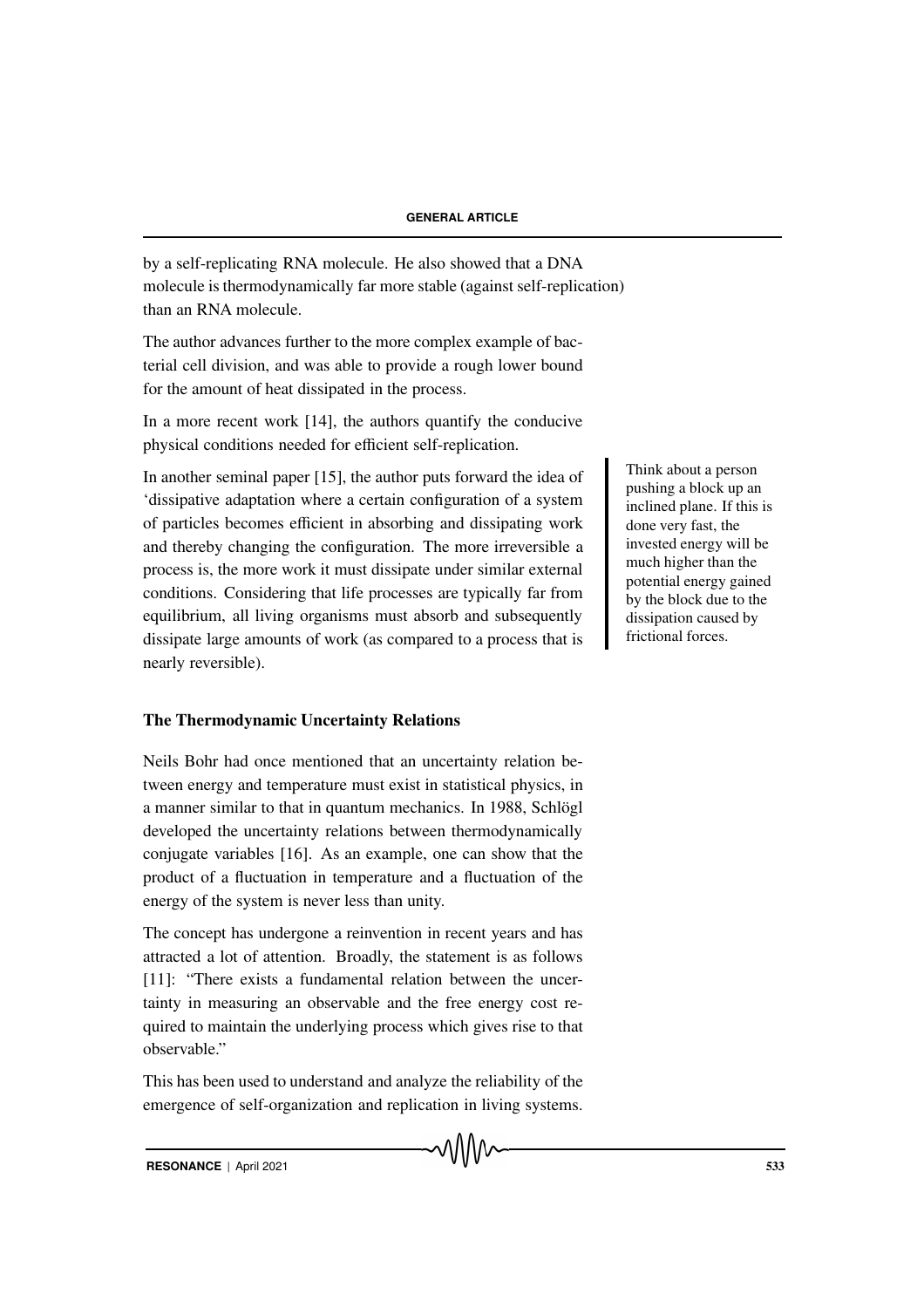Mathematically, for any current *j* (heat current, for instance), it can be written as:

$$
\frac{\text{Var}[j]}{\langle j \rangle^2} = \frac{2k_B}{\Sigma},\tag{8}
$$

where  $\Sigma$  is the total entropy production, and  $k_B$  is the Boltzmann constant. Var[ $j$ ] and  $\langle j \rangle$  are the variance and mean of the current, respectively. If  $\sigma$  is the entropy production *rate*, then  $\Sigma = \sigma t$ , where *t* is the time for which the current is maintained.

The above relation implies that there exists a trade-off between the precision of measurement and the associated energy dissipated during the process. If a very precise value of the observable is required, the dissipation cost would be much higher.

As an example, in a biased random walk, the current is simply the ratio between the net number of steps towards the right and the time taken. If the entropy production rate is small during the process, it is not possible to obtain a very precise value of the final position of the particle on the lattice.

In a recent paper [17], the authors have derived a weaker form of the uncertainty relations from the fluctuation theorem for total entropy. The study has been extended to feedback-controlled protocols in [18].

# Stochastic Thermodynamics for Quantum Particle

The stochastic thermodynamics of quantum particles has gained a lot of attention over the last decade. It was realized that work is not an observable [19], in the sense that there is no operator whose eigenvalue can provide the value of work. Nevertheless, it was deftly defined by Hanggi and coworkers [20]. They pointed out that although for the system of interest the definition of work is not obvious, one can define it by measuring the difference in energy of the combined system consisting of the system and the heat bath. This is because the gain in energy of the composite system can only arise from work being done on the system of interest. They also derived the Jarzynski equality for the quantum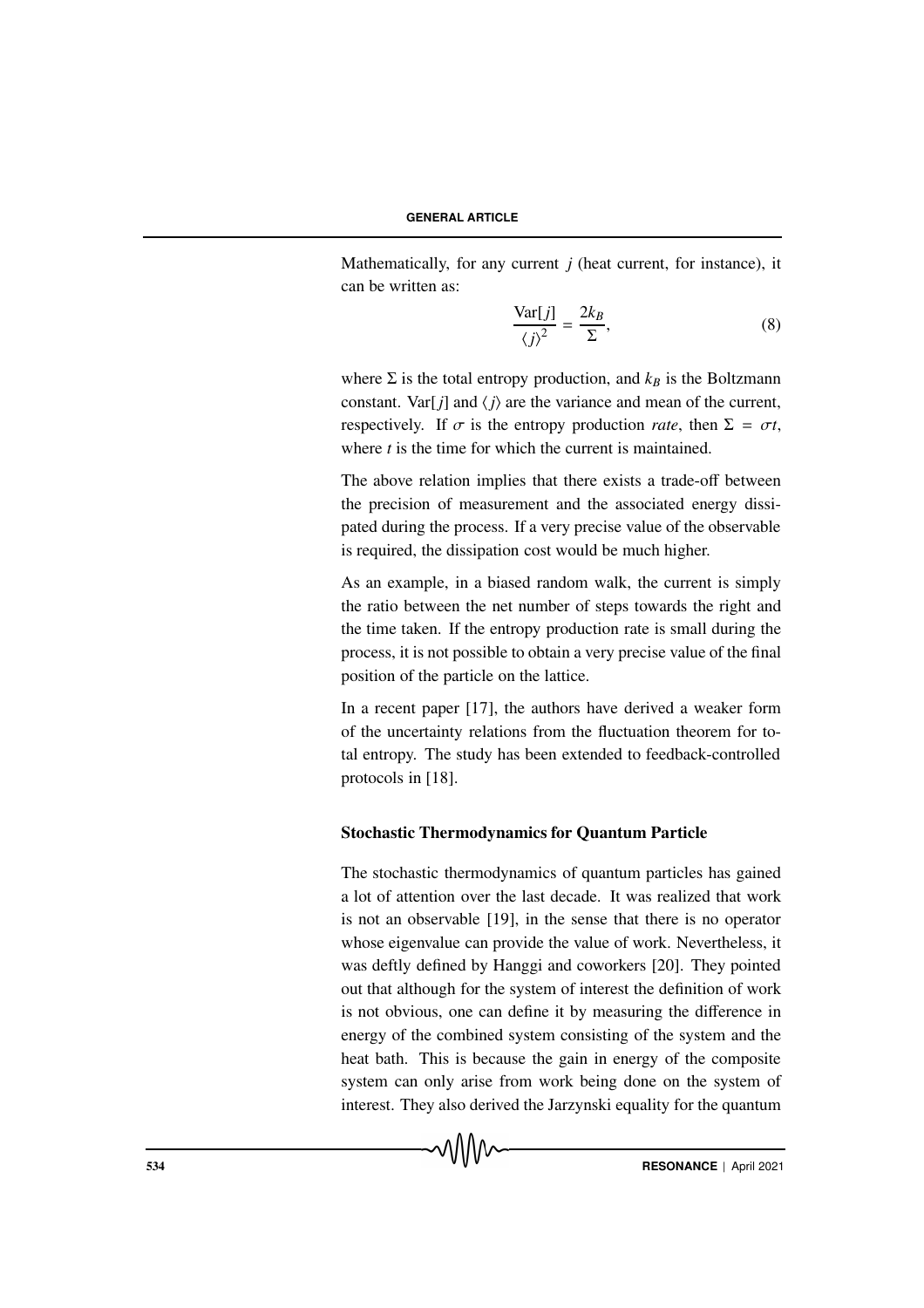particle and showed that the form is the same as that in the case of a classical particle. Nevertheless, the field is under intense study in order to gain a further understanding of thermodynamics.

# Acknowledgement

Arun M. Jayannavar thanks DST, India for financial support (through J. C. Bose National Fellowship). Sourabh Lahiri thanks DST-SERB (India) (project sanction no. ECR/2017/002607) for financial support.

#### Suggested Reading

- [1] Ken Sekimoto, *Prog. Theor. Supp. Phys*., Vol.130, 17, 1998.
- [2] G E Crooks, Entropy production fluctuation theorem and the nonequilibrium work relation for free energy differences, *Phys. Rev. E*., Vol.60, p.2721, 1999.
- [3] V I Yukolav, Irreversibility of time for quasi-isolated systems, *Phys. Lett. A*., 308, 313, 2003.
- [4] M Esposito, K Lindenberg and C Van den Broeck, Entropy production as correlation between system and reservoir, *New J. Phys*., Vol.12, p.013013, 2010. https://doi.org/10.1088/1367-2630/12/1/013013
- [5] C Jarzynski, Equalities and inequalities: Irreversibility and the second law of thermodynamics at the nanoscale, *Annu. Rev. Condens. Matter Phys*., 2, 329, 2010.
- [6] M Bauer, D Abrieu and U Seifert, Efficiency of a Brownian information machine, *J. Phys*., A, 45, 162001, 2012.
- [7] P Govind, L D Yun, T Tsvi and P H Kyu, Lossless Brownian information engine, *Phys. Rev. Lett*., 120, p.020601, 2018.
- [8] S Rana and A M Jayannavar, Second law, Landauer's principle and autonomous information machine, *Resonance*, Vol.22, No.7, pp.659–676, 2017.
- [9] S Lahiri and A M Jayannavar, Fluctuation theorems of work and entropy in hamiltonian systems, *Resonance*, 23, 573, 2018.
- [10] Jeremy L England, Statistical physics of self-replication, *J. Chem. Phys*., 139, p.121923, 2013.
- [11] A C Barato and U Seifert, Thermodynamic uncertainty relation for biomolecular processes, *Phys. Rev. Lett*., 114, p.158101, 2015.
- [12] D Andrieux and P Gaspard, A fluctuation theorem for currents and nonlinear response coefficients, *J. Stat. Mech*., P02006, 2007.
- [13] U Seifert, Entropy production along a stochastic trajectory and an integral fluctuation theorem, *Phys. Rev. Lett*., 95, p.040602, 2005.
- [14] Sumantra Sarkar and Jeremy L. England, Design of conditions for selfreplication, *Phys. Rev. E*., 100, p.022414, 2019.